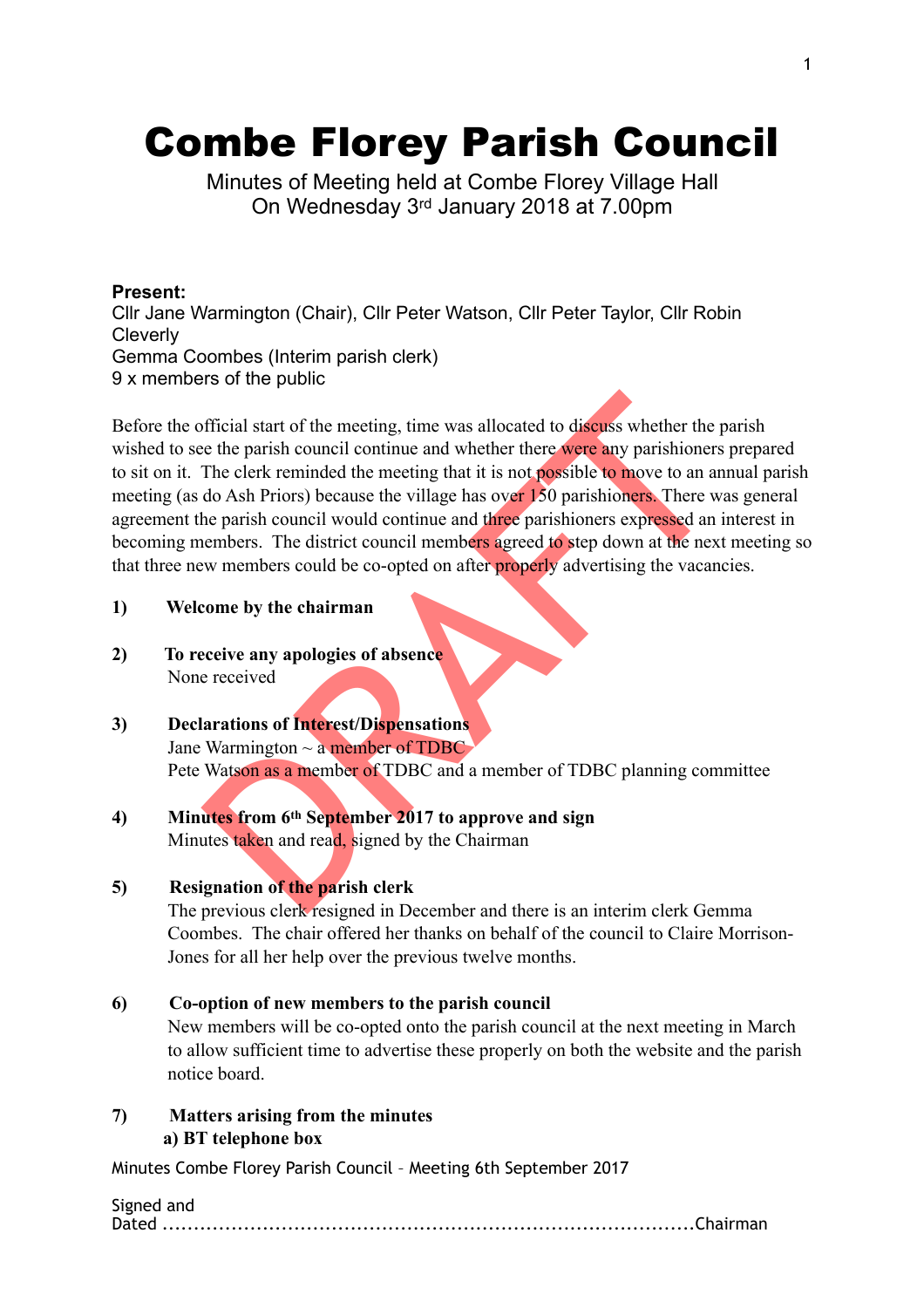BT had written to those councils where telephone boxes were going to be removed to ask if those councils wished to adopt a box for one pound so as to retain them. Combe Florey had not been contacted because the village was not on this list so the working telephone box remains.

#### **b) Coggans Lane – no through road**

New sign has now been erected to indicate the footpath. County Highways have said they could put a no through road sign up and will get back to us after an inspection in January. There was some concern about not ending up with too many signs in the village and a suggestion to ask the pub to put up a discrete sign instead. Action: Chair to lease with pub to get sign installed.

#### **c) Mud on the highway**

Information from NFU sent to the council states that there is an obligation for farmers to clean up excessive mud/muck behind them and they are potentially liable under several areas of the law listed in a document which will be published on the website. The stretch of road where there is a problem is actually in the adjacent parish which will be made aware of the concerns.

Action: Email to Lydeard St Lawrence clerk to address as in their parish.

#### **d) Other matters arising from the minutes not covered in the agenda below**

Nethercott sign has now gone as it has been damaged over time. Action: Write to Highways to ask if they could reinstate this. Action: Ask the lengthsman if this area could be kept tidy to maintain visibility.

# **8) County and District Councillors reports**

Iud on the highway<br>trantion from NFU sent to the council states that there is an obligation<br>can up excessive mud/muck behind them and they are potentially liabl<br>ral areas of the law listed in a document which will be publi District report - the government is minded to approve the merger of the two district councils of West Somerset and Taunton Deane and a further short consultation is underway before a decision is made. The developer David Wilson Homes has applied for planning permission to build 170 new homes in land allocated for development in Bishop Lydeard. This may increase local traffic both during and after any building although should not directly affect the village here. The refurbishment of Deane House has started and is expected to be completed in under two years. The district council offices will then be shared with others including the police and running costs reduced after making the building far more fuel efficient.

### **9) Police Report**

Report received covered the two months of December and January (the whole beat area not just Combe Florey). Number of calls were 81 and several farm thefts were reported. The full report will be published on the website.

# **10) Planning: any planning matters brought to the attention of the clerk prior to the meeting.**

Greenacre Farm have appealed against the decision of TDBC planning committee not

| Signed and |  |
|------------|--|
|            |  |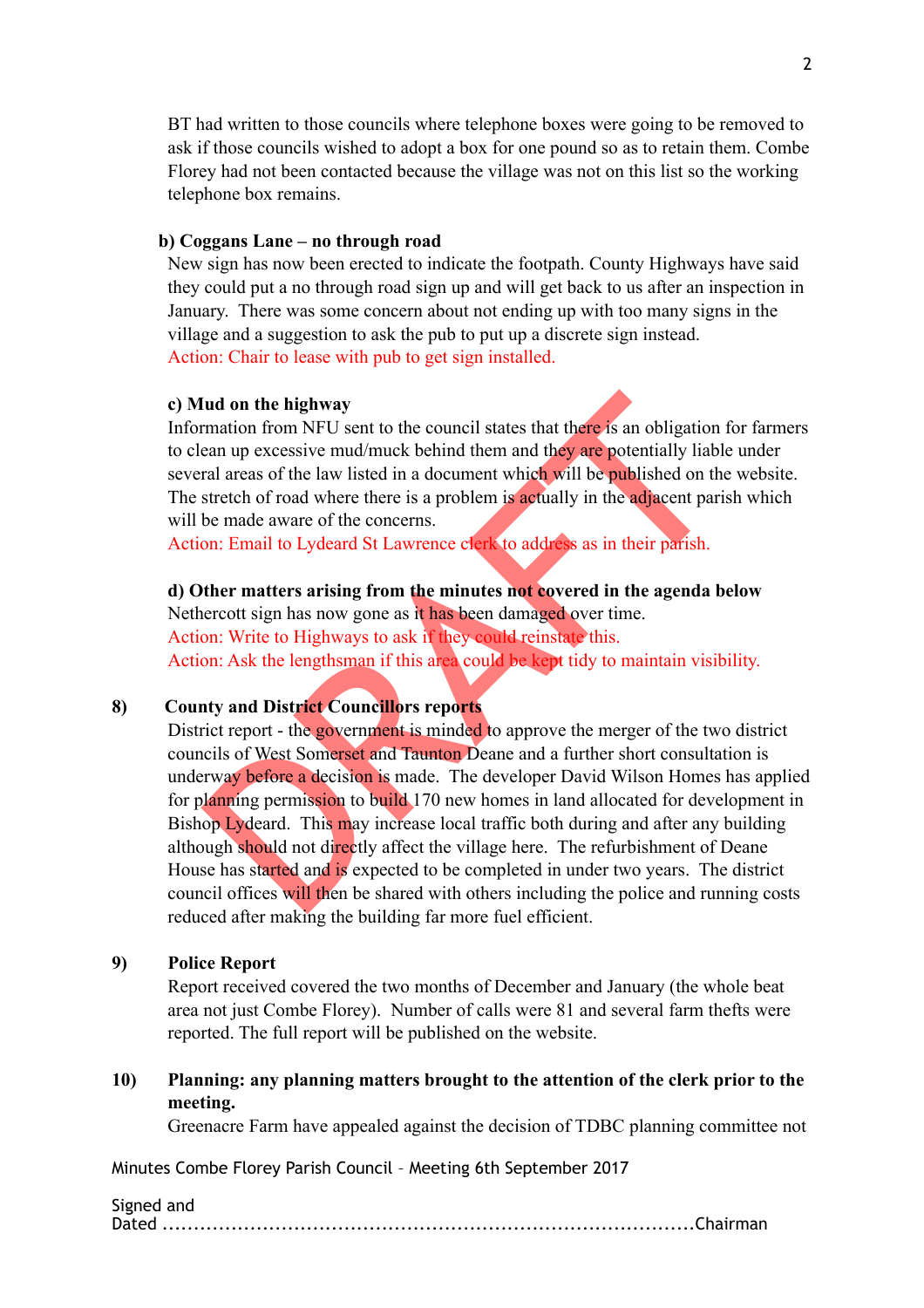to allow them to remove the tie from an agricultural dwelling. The parish council had not objected to this planning application (Ref number: 11/17/0011/CQ) and the appeal decision is awaited.

#### **11) Village Upkeep**

It was decided to ask the lengthsman to add in two other areas to keep tidy: the area around phone box as BT are no longer maintaining this; and keeping the bramble growth cut back on wall between church and cemetery.

It was reported that the cast iron village sign by the nursery had snapped in half. This belongs to the parish council and is on private land (although Highways agreed to its being there). It was agreed to ask Mark Perry (lengthsman) if this could be repaired and whether he might be able to do this or recommend someone to fix it. Action: Peter Taylor to ask Mark if he could do this work.

#### **12) Any Highways Issues to report**

Coggans lane to be swept if possible because debris has been washed down due to excessive rain causing a slippery road surface. Action: Chair to write to highways

#### **13) Village Hall**

# **a) Consider the request to amalgamate the PC and Village Hall websites**

on: Peter Taylor to ask Mark if he could do this work.<br>
Highways Issues to report<br>
sister ain causing a slippery road surface.<br>
Since rain causing a slippery road surface.<br>
on: Chair to write to highways<br>
ge Hall<br>
Consider The parish council are required to have their own website but ought to have a link to the village hall website and visa versa. There was some discussion with the retiring clerk about this (Gavin Cox is the contact).

### **b) Any other matters concerning the Village Hall**

None raised

# **14) Consider the future of the parish council**

This was discussed before the meeting by members and the general public present and it was agreed to co-opt new members onto the council at the next meeting on 21st March.

# **15) Governance: consider the external auditors report for 2016/17 financial year**

The Chair shared the auditor's report acknowledging that we were not compliant in several areas during last year. This had been addressed by the end of the year under the retiring clerk and we expect to be fully compliant in this financial.

### **16) Finances:**

#### **a) Annual burial ground grant to PCC 2018/19**

It was agreed that the £450 burial grant expected from TDBC will be passed on in full to the parochial church council.

### **b) Grant to Taunton CAB**

It was agreed to give £100 grant to CAB.

Minutes Combe Florey Parish Council – Meeting 6th September 2017

#### Signed and

Dated .....................................................................................Chairman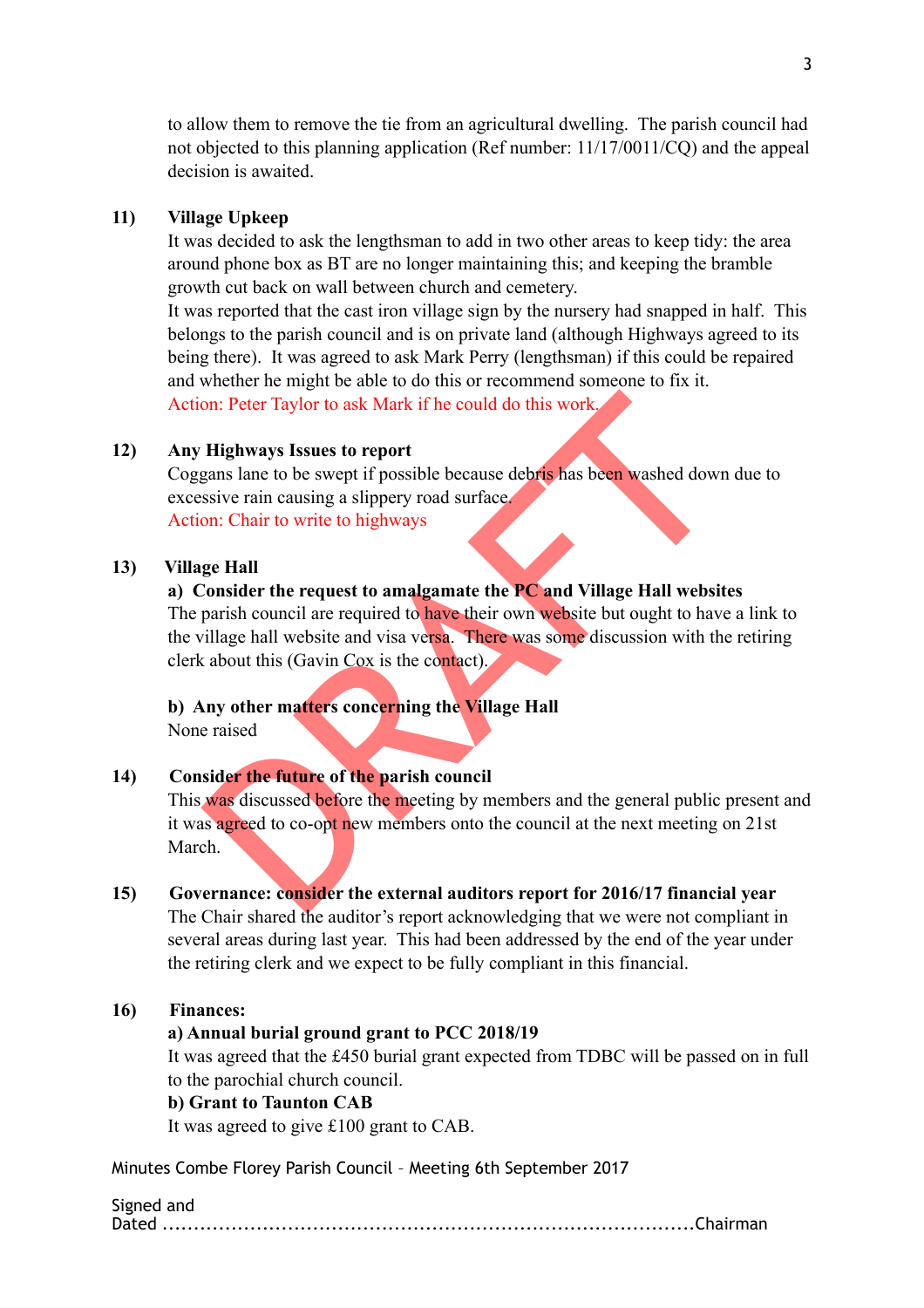#### **c) Payments to approve / receipts received**

Chair to ask the retired clerk to shut down the HMRC payroll.

#### **d) Bank reconciliation**

Current account £8,166.

#### **e) Any other financial matters notified to the clerk in advance of the meeting**

Update the signatories on bank account to reflect new members and remove any retired councillors. The paperwork for this can be downloaded.

Action: Peter Taylor to get paperwork and start the process for next meeting

**Grant towards the village hall -** after a short discussion it was agreed that as the balance of parish council funds was greater than the necessary reserve the council would offer to donate £2000 to support the new extension. Cllr Peter Watson offered to put VH Committee in touch with the officer who administers the TDBC village hall grants so they could apply to this as a possible source of funds.

# **17) Consider 2018/19 Budget / Precept**

It was discussed and agreed that the precept was sufficient and that this should remain the same at £4000 (£32.60 per band D house).

# **18) Chairman's report**

Nothing additional to report.

# **19) Topics for future meetings**

ts so they could apply to this as a possible source of funds.<br>
sider 2018/19 Budget / Precept<br>
as discussed and agreed that the precept was sufficient and that this show<br>
anne at £4000 (£32.60 per band D house)<br>
<br>
irman's Anything you feel needs to be discussed please let the clerk or a councillor know before the next meeting so it can be added to the agenda.

#### **20) Future meeting dates**

# **a) Parish Council meeting dates for the 2018/19 municipal year**

March 21st

May 2<sup>nd</sup> Annual meeting and Annual Parish meeting

September 19th

January 9th 2019

 **b) Meeting date for the 2018 Annual Parish Assembly** 

As above.

The meeting was closed at 9.27pm

Next Parish Council Meeting to be held on Wednesday 21st March 2018ncommencing at 7pm at the Village Hall

| Signed and |  |
|------------|--|
|            |  |